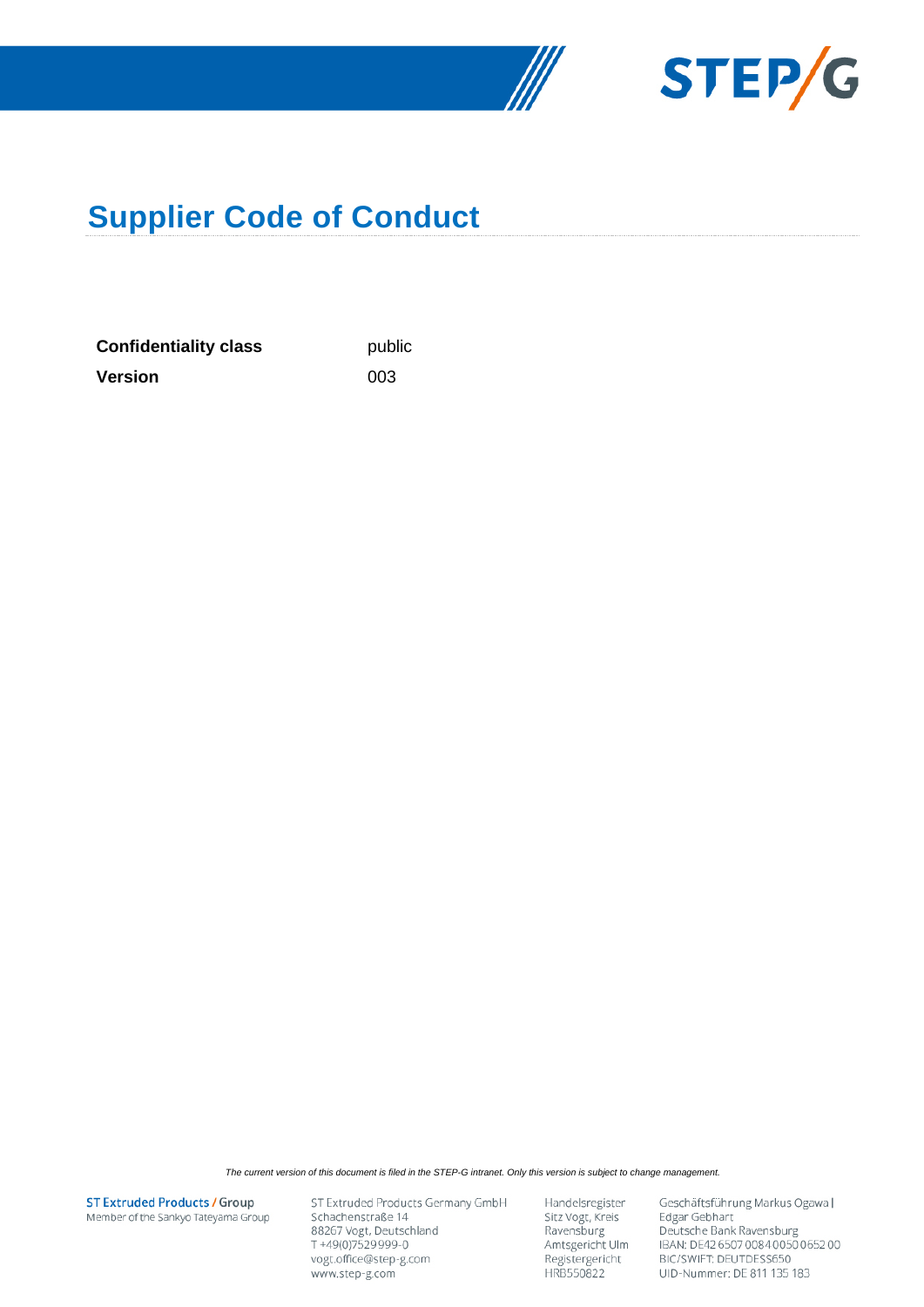

Page 2 of 9 16.05.2022 | ST Extruded Products Germany GmbH | Version 002<br>Supplier Code of Conduct | Confidentiality class public

#### Contents

# **Contents**

| 1.  |     |  |  |  |
|-----|-----|--|--|--|
| 2.  |     |  |  |  |
| 3.  |     |  |  |  |
| 4.  |     |  |  |  |
|     | 4.1 |  |  |  |
|     | 4.2 |  |  |  |
|     | 4.3 |  |  |  |
|     | 4.4 |  |  |  |
| 5.  |     |  |  |  |
| 6.  |     |  |  |  |
| 7.  |     |  |  |  |
| 8.  |     |  |  |  |
|     | 8.1 |  |  |  |
|     | 8.2 |  |  |  |
|     | 8.3 |  |  |  |
|     | 8.4 |  |  |  |
|     | 8.5 |  |  |  |
|     | 8.6 |  |  |  |
| 9.  |     |  |  |  |
| 10. |     |  |  |  |
|     |     |  |  |  |

The current version of this document is filed in the STEP-G intranet. Only this version is subject to change management

**ST Extruded Products / Group** Member of the Sankyo Tateyama Group ST Extruded Products Germany GmbH Schachenstraße 14 88267 Vogt, Deutschland<br>T +49(0)7529 999-0 vogt.office@step-g.com www.step-g.com

Handelsregister Sitz Vogt, Kreis<br>Ravensburg Amtsgericht Ulm Registergericht HRB550822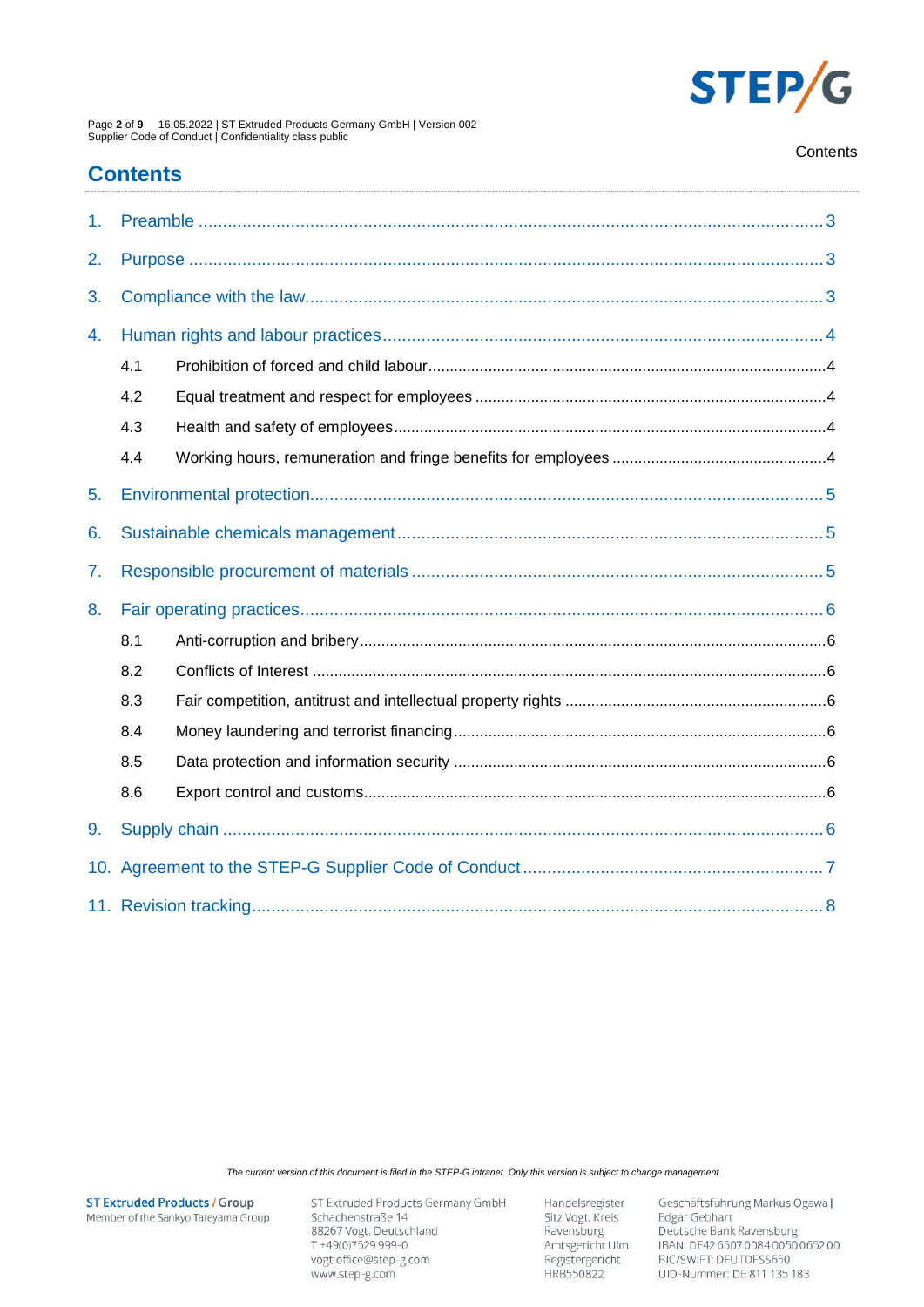

Page **3** of **9** 16.05.2022 | ST Extruded Products Germany GmbH | Version 002 Supplier Code of Conduct | Confidentiality class public

## <span id="page-2-0"></span>1. Preamble

ST Extruded Products Group (STEP-G)<sup>1</sup> supports the fundamental principles of human rights, ensures compliance with labour and environmental protection standards, and also seeks to maintain high ethical and moral business standards.

These standards also play a significant role in the business relationships between STEP-G and its suppliers and are set out in this Supplier Code of Conduct.

STEP-G shall ensure that its "suppliers" (including their bodies, employees, representatives, subcontractors and distributors) comply with all applicable domestic and foreign legal provisions and avoid any actions that could lead to STEP-G or any of its affiliated companies violating applicable law or being penalised under applicable law.

STEP-G also expects its suppliers to comply with the following standards.

STEP-G expressly reserves the right to monitor the extent to which this Supplier Code of Conduct is complied with. Such monitoring can be carried out by obtaining a self-disclosure from the supplier, information from third parties, requesting submission of certificates and permission to monitor compliance with this Supplier Code of Conduct through on-site audits at the supplier's premises.

## <span id="page-2-1"></span>2. Purpose

This Supplier Code of Conduct defines the principles and requirements of STEP-G and its affiliated companies pursuant to sections 15 ff. AktG (German Stock Corporation Act) pertaining to suppliers with regard to social responsibility and environmental protection.

The supplier agrees to the following requirements and principles.

This Supplier Code of Conduct is part of all contracts between STEP-G and its suppliers. If a supplier fails to comply with a standard of this Supplier Code of Conduct, STEP-G expects the supplier to take corrective action and inform STEP-G accordingly.

## <span id="page-2-2"></span>3. Compliance with the law

Suppliers shall comply with the laws and legal provisions of the respective applicable jurisdictions.

1 STEP-G Group as referred to here consists of the following companies: ST Deutschland GmbH, ST Extruded Products Germany GmbH

*The current version of this document is filed in the STEP-G intranet. Only this version is subject to change management*

**ST Extruded Products / Group** Member of the Sankyo Tateyama Group ST Extruded Products Germany GmbH Schachenstraße 14 88267 Vogt, Deutschland T+49(0)7529999-0 vogt.office@step-g.com www.step-g.com

Handelsregister Sitz Vogt, Kreis Ravensburg Amtsgericht Ulm Registergericht HRB550822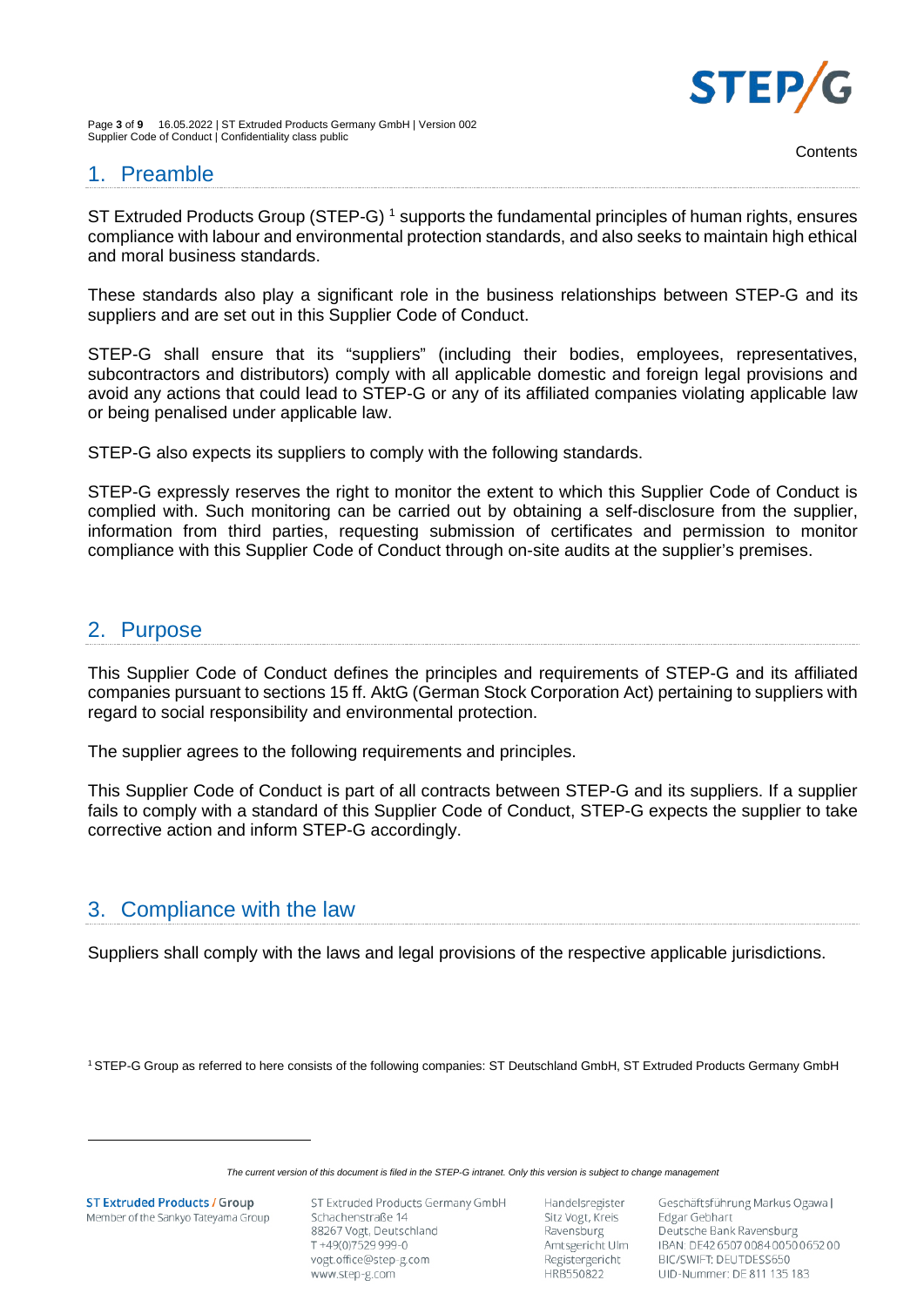

Page **4** of **9** 16.05.2022 | ST Extruded Products Germany GmbH | Version 002 Supplier Code of Conduct | Confidentiality class public

## <span id="page-3-0"></span>4. Human rights and labour practices

Suppliers shall ensure that internationally applicable human rights are respected. In this connection, particular attention must be paid to respecting the human rights of vulnerable groups, especially women, children, migrant workers or particularly vulnerable communities.

## <span id="page-3-1"></span>4.1 Prohibition of forced and child labour

Suppliers shall not exploit or contribute to slavery, servitude, forced or compulsory labour or human trafficking.

They shall not employ workers who are under the minimum age of 15 years. In countries that fall under the developing country exception of ILO Convention No. 138, the minimum age may be reduced to 14 years.

Suppliers shall not hire workers for hazardous work who are under the minimum age of 18 years in accordance with ILO Convention No. 182.

### <span id="page-3-2"></span>4.2 Equal treatment and respect for employees

Suppliers shall ensure equal opportunities and equal treatment of employees regardless of skin colour, race, sexual orientation, nationality, social origin, political affiliation, any disability, gender or age.

They shall ensure respectful treatment of employees and strictly refrain from cruelty (whether physical or psychological), sexual harassment and any behaviour detrimental to the employee.

### <span id="page-3-3"></span>4.3 Health and safety of employees

Suppliers shall ensure that working conditions comply with legal and international standards in terms of health and safety. Compliance with working conditions shall be ensured through health and safety management.

Employees shall be sensitised to the topics of health and occupational safety through training.

#### <span id="page-3-4"></span>4.4 Working hours, remuneration and fringe benefits for employees

Suppliers shall ensure that the applicable provisions on working hours are complied with worldwide.

Appropriate remuneration shall be paid and all the applicable provisions regarding pay and remuneration shall be complied with worldwide.

Suppliers shall recognise the right of employees to form and join existing trade unions and to engage in collective bargaining.

*The current version of this document is filed in the STEP-G intranet. Only this version is subject to change management*

**ST Extruded Products / Group** Member of the Sankyo Tateyama Group ST Extruded Products Germany GmbH Schachenstraße 14 88267 Vogt, Deutschland T+49(0)7529999-0 vogt.office@step-g.com www.step-g.com

Handelsregister Sitz Vogt, Kreis Ravensburg Amtsgericht Ulm Registergericht HRB550822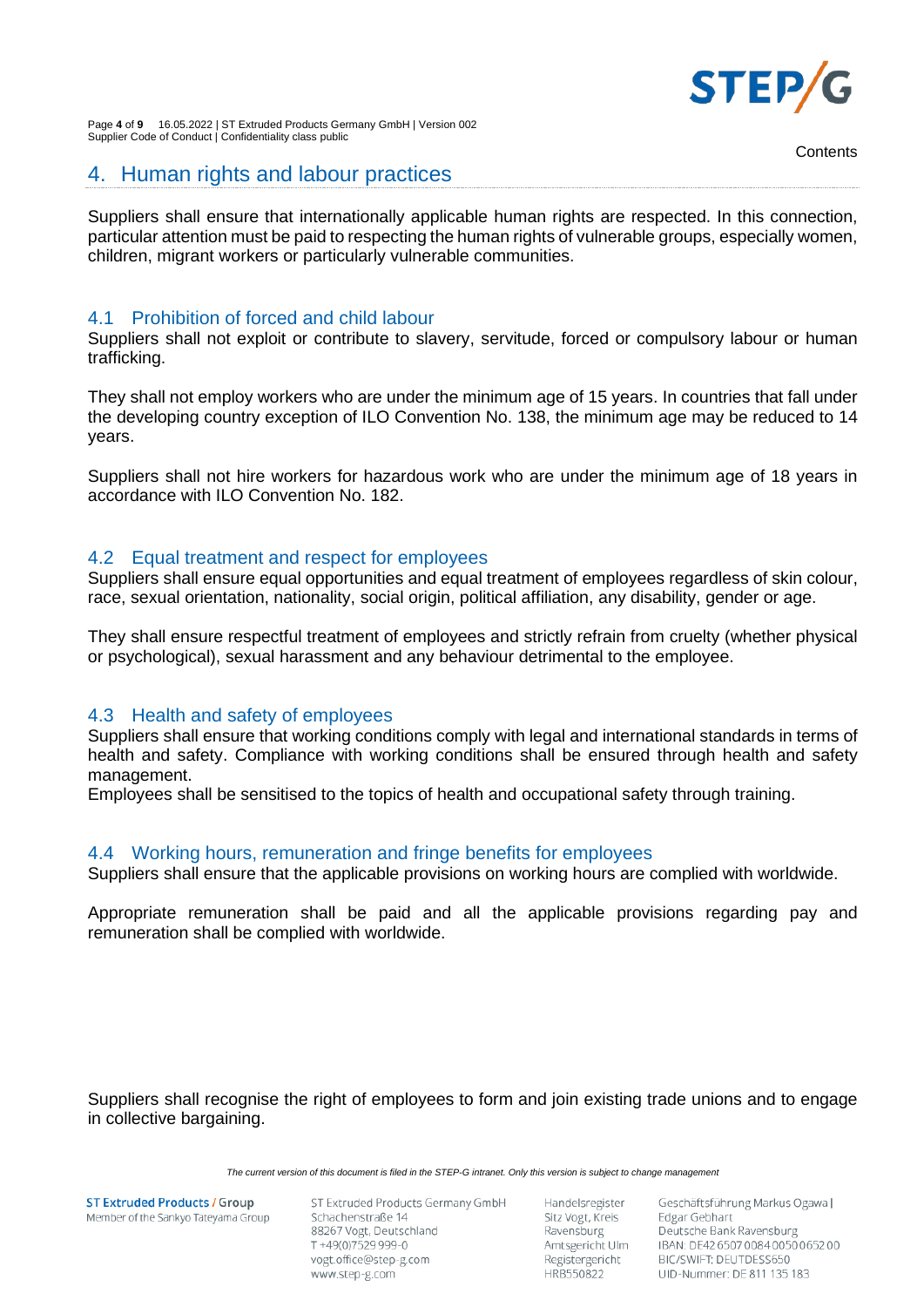

Page **5** of **9** 16.05.2022 | ST Extruded Products Germany GmbH | Version 002 Supplier Code of Conduct | Confidentiality class public

**Contents** 

Suppliers shall neither disadvantage nor favour employees in trade unions or workers' organisations.

In the event that cross-border deployment of staff takes place, suppliers shall ensure that all the applicable legal provisions, in particular with regard to minimum wages, are complied with.

## <span id="page-4-0"></span>5. Environmental protection

Suppliers shall ensure that they promote safe and environmentally friendly development and manufacture of products, as well as their transport, disposal and use.

Suppliers shall ensure that they use resources efficiently, that they use energy-efficient and environmentally friendly technologies and promote a reduction in waste and in emissions to air, water and soil.

Measures shall be taken to ensure continuous improvement of all company processes to contribute to the achievement of climate goals.

Environmental protection aspects shall be monitored and complied with by setting up an appropriate environmental management system.

## <span id="page-4-1"></span>6. Sustainable chemicals management

We expect our suppliers to handle/use chemicals in an environmentally compatible and sustainable manner.

Of course, the same also applies to waste materials, so that negative effects on human health and the environment are kept to a minimum.

Furthermore, we require that the use of chemicals is reduced to a process technology minimum and that the choice of use is made from a sustainable point of view.

Any waste produced must be disposed of in accordance with the legal conditions. In addition to the provision of personal protective equipment, the employees concerned are also to be provided with the necessary occupational health care.

# <span id="page-4-2"></span>7. Responsible procurement of materials

Suppliers shall ensure that no products are supplied that contain conflict materials, directly or indirectly finance or support armed groups and cause human rights violations as described in the OECD Due Diligence Guidance for Responsible Supply Chains of Minerals from Conflict-Affected and High-Risk Areas.

*The current version of this document is filed in the STEP-G intranet. Only this version is subject to change management*

**ST Extruded Products / Group** Member of the Sankyo Tateyama Group ST Extruded Products Germany GmbH Schachenstraße 14 88267 Vogt, Deutschland T+49(0)7529999-0 vogt.office@step-g.com www.step-g.com

Handelsregister Sitz Vogt, Kreis Ravensburg Amtsgericht Ulm Registergericht HRB550822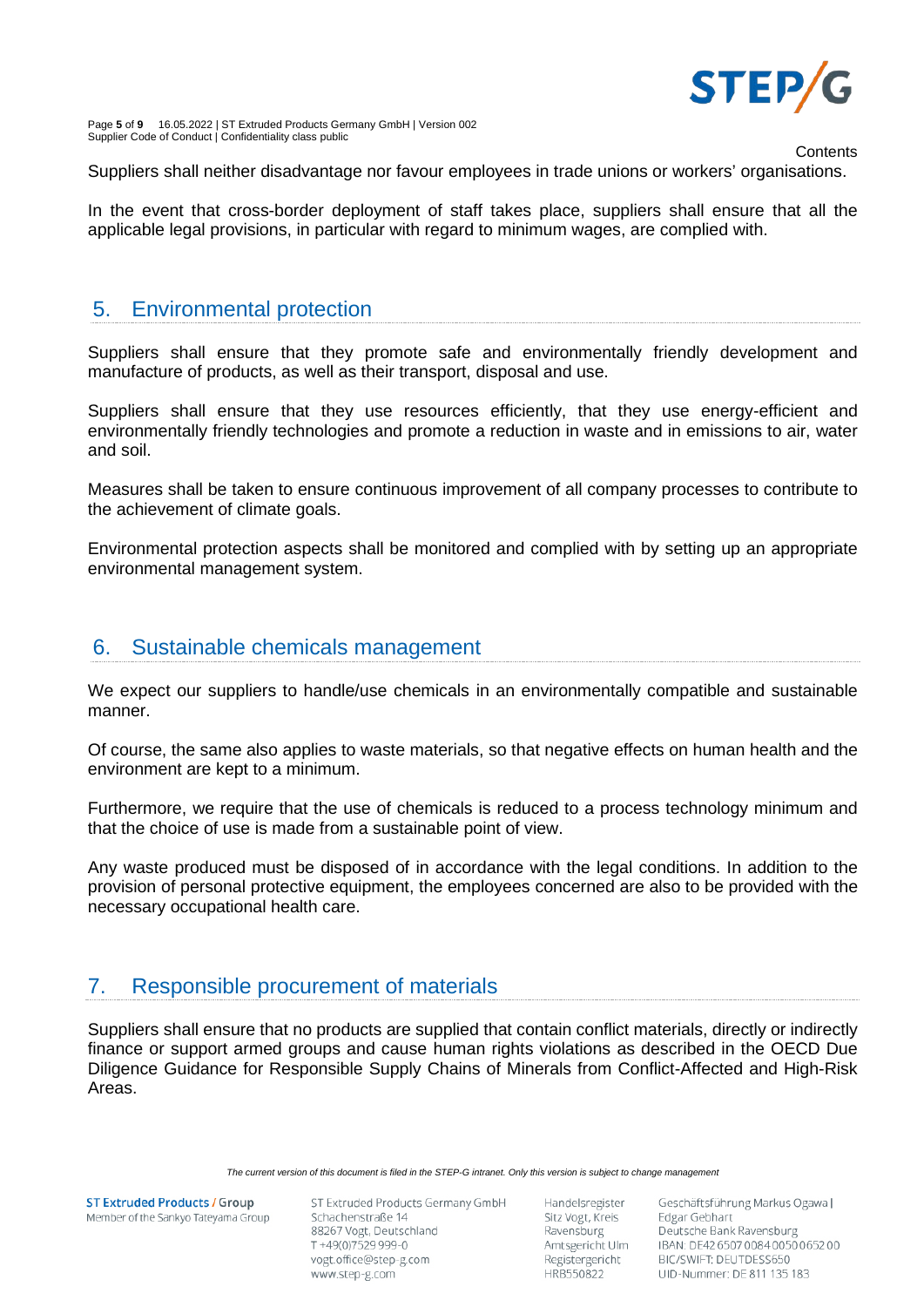

Page **6** of **9** 16.05.2022 | ST Extruded Products Germany GmbH | Version 002 Supplier Code of Conduct | Confidentiality class public

## <span id="page-5-0"></span>8. Fair operating practices

### <span id="page-5-1"></span>8.1 Anti-corruption and bribery

Suppliers shall not tolerate any form of corruption or bribery and shall not participate directly or indirectly in any such activities.

### <span id="page-5-2"></span>8.2 Conflicts of Interest

Suppliers shall ensure that conflicts of interest that could influence the business relationship are avoided and/or that any such conflicts are disclosed.

### <span id="page-5-3"></span>8.3 Fair competition, antitrust and intellectual property rights

Action shall be taken in accordance with national and international competition laws.

Any participation in price fixing, sharing of markets or customers, market collusion or bid rigging is prohibited.

<span id="page-5-4"></span>Intellectual property rights of others shall be respected.

### 8.4 Money laundering and terrorist financing

Suppliers shall ensure that they do not directly or indirectly promote money laundering and terrorist financing.

## <span id="page-5-5"></span>8.5 Data protection and information security

Personal data and company data shall be treated confidentially and responsibly in accordance with the data protection regulations applying in the respective countries and in compliance with state-of-the-art technical and organisational measures.

The privacy of all individuals shall be respected and the confidentiality, availability and integrity of information shall be ensured.

Suppliers shall ensure that personal data is effectively protected and only used for legitimate purposes. Disclosure to third parties shall only take place after release by the client.

### <span id="page-5-6"></span>8.6 Export control and customs

<span id="page-5-7"></span>Suppliers shall ensure that the applicable export control and customs regulations are complied with.

## 9. Supply chain

Appropriate measures shall be taken to ensure that suppliers comply with the basic principles of this STEP-G Supplier Code of Conduct.

When selecting new suppliers and dealing with existing suppliers, measures shall be taken to ensure compliance with the principles of labour practices and human rights.

*The current version of this document is filed in the STEP-G intranet. Only this version is subject to change management*

**ST Extruded Products / Group** Member of the Sankyo Tateyama Group ST Extruded Products Germany GmbH Schachenstraße 14 88267 Vogt, Deutschland T+49(0)7529999-0 vogt.office@step-g.com www.step-g.com

Handelsregister Sitz Vogt, Kreis Ravensburg Amtsgericht Ulm Registergericht HRB550822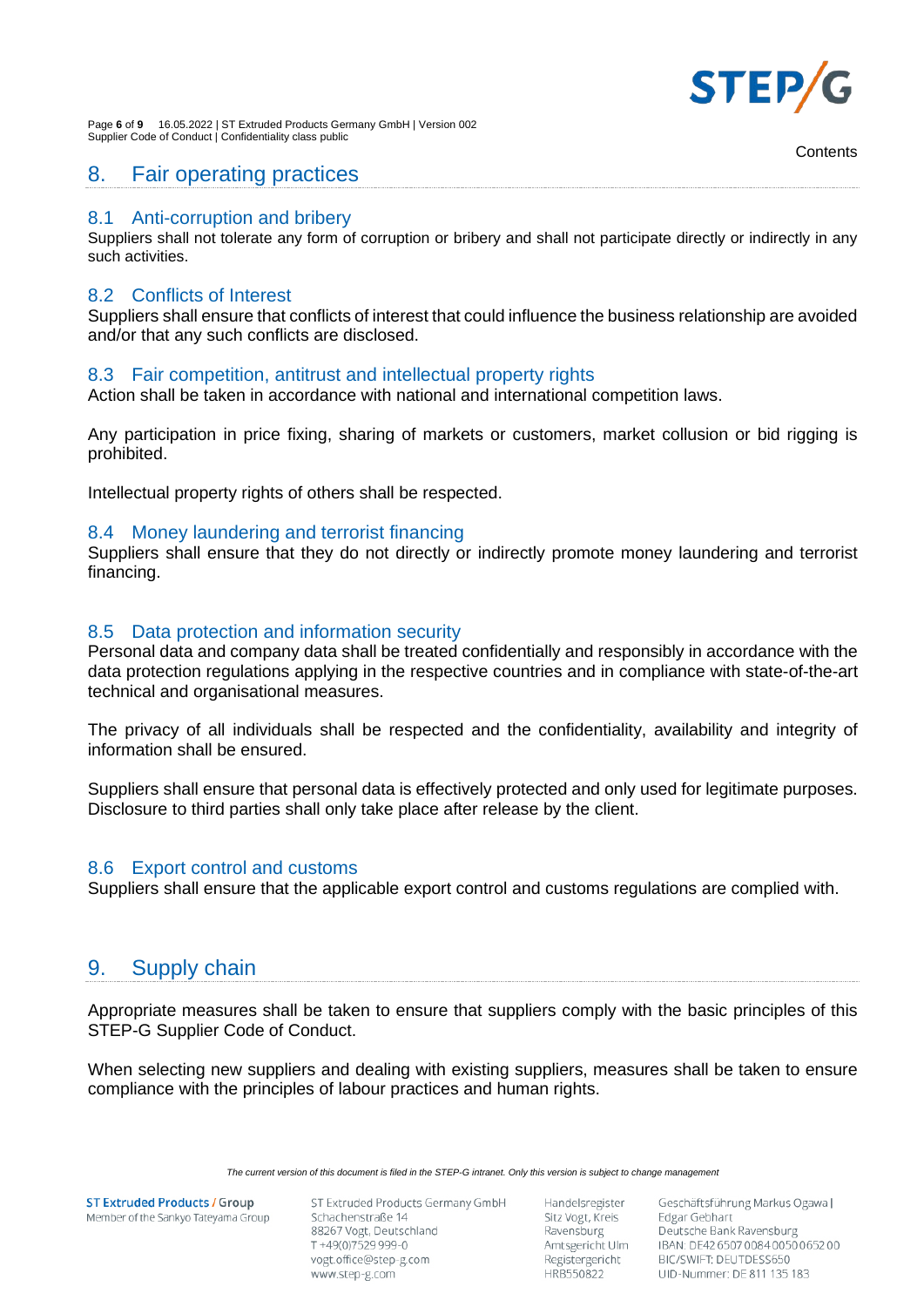

Page **7** of **9** 16.05.2022 | ST Extruded Products Germany GmbH | Version 002 Supplier Code of Conduct | Confidentiality class public

**Contents** 

<span id="page-6-0"></span>10. Agreement to the STEP-G Supplier Code of Conduct

As a supplier to STEP-G, we act in accordance with the principles laid down in this Supplier Code of Conduct. We also pass these requirements on to our supply chain.

We hereby recognise the STEP-G Supplier Code of Conduct or confirm that we comply with the above principles and requirements set down in the STEP-G Supplier Code of Conduct by applying our own, equivalent code of conduct in our company.

\_\_\_\_\_\_\_\_\_\_\_\_\_\_\_\_\_\_\_\_\_\_\_\_\_\_\_\_\_\_\_\_ [SUPPLIER]

Place, date

\_\_\_\_\_\_\_\_\_\_\_\_\_\_\_\_\_\_\_\_\_\_\_\_\_\_\_\_\_\_\_\_\_\_\_\_\_\_\_\_\_\_\_\_\_\_\_\_\_\_\_\_\_\_\_\_\_ Signature and stamp of supplier or digital signature/recognition

\_\_\_\_\_\_\_\_\_\_\_\_\_\_\_\_\_\_\_\_\_\_\_\_\_\_\_\_\_\_\_\_

*The current version of this document is filed in the STEP-G intranet. Only this version is subject to change management*

**ST Extruded Products / Group** Member of the Sankyo Tateyama Group ST Extruded Products Germany GmbH Schachenstraße 14 88267 Vogt, Deutschland T+49(0)7529999-0 vogt.office@step-g.com www.step-g.com

Handelsregister Sitz Vogt, Kreis Ravensburg Amtsgericht Ulm Registergericht HRB550822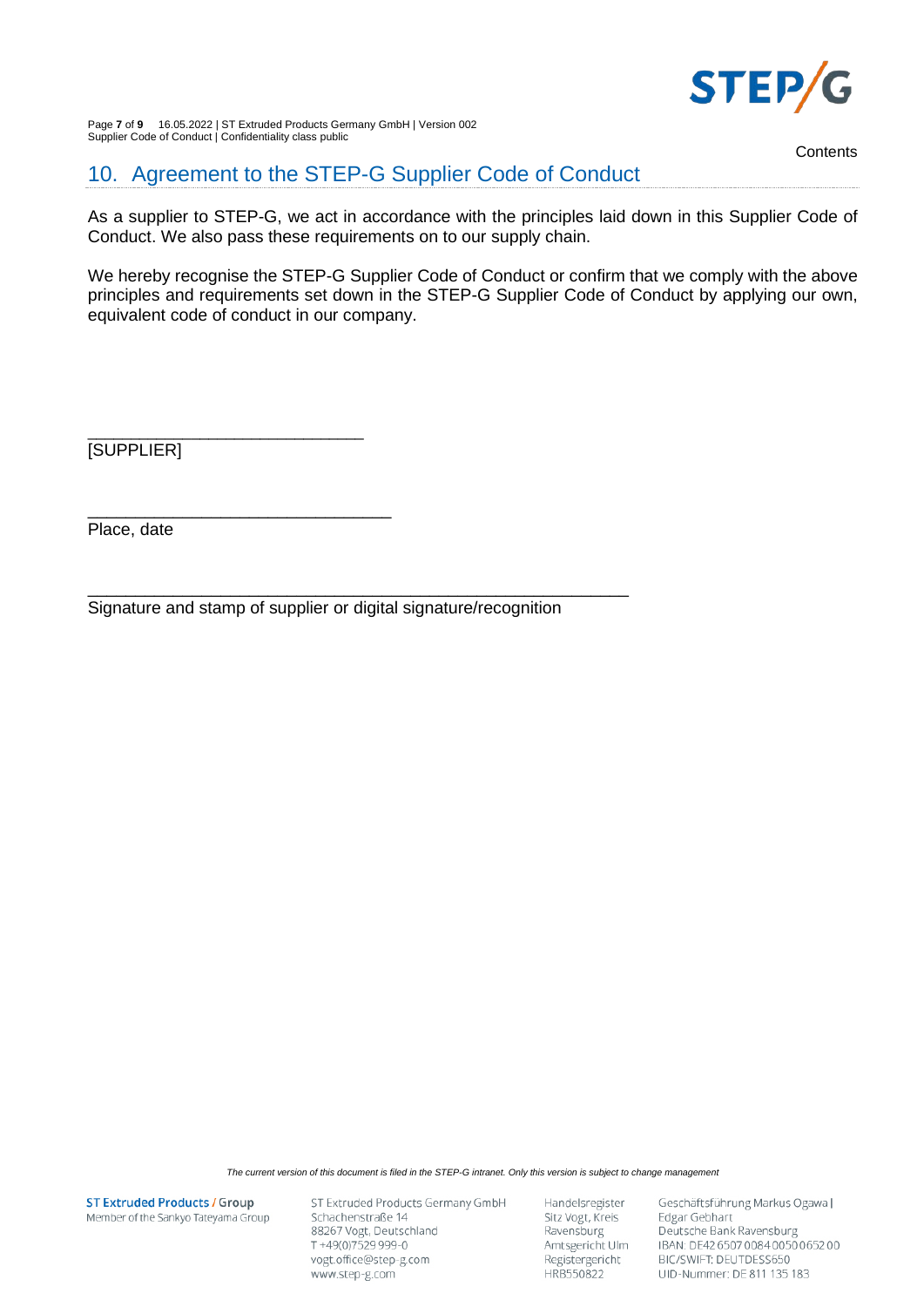

Page **8** of **9** 16.05.2022 | ST Extruded Products Germany GmbH | Version 002 Supplier Code of Conduct | Confidentiality class public

# <span id="page-7-0"></span>11. Revision tracking

| <b>Version</b> | <b>Date</b> | Author       | Changes                                                                     |
|----------------|-------------|--------------|-----------------------------------------------------------------------------|
| 01             | 02-2022     | Margot Godau | Document created                                                            |
| 02             | 03-2022     | Margot Godau | Addition to point 7.5: Information security                                 |
| 03             | $03 - 2022$ | Margot Godau | Addition regulations regarding sustainable<br>chemicals management, item 6. |

*The current version of this document is filed in the STEP-G intranet. Only this version is subject to change management*

**ST Extruded Products / Group** Member of the Sankyo Tateyama Group ST Extruded Products Germany GmbH Schachenstraße 14 88267 Vogt, Deutschland T+49(0)7529999-0 vogt.office@step-g.com www.step-g.com

Handelsregister Sitz Vogt, Kreis<br>Ravensburg Amtsgericht Ulm Registergericht HRB550822